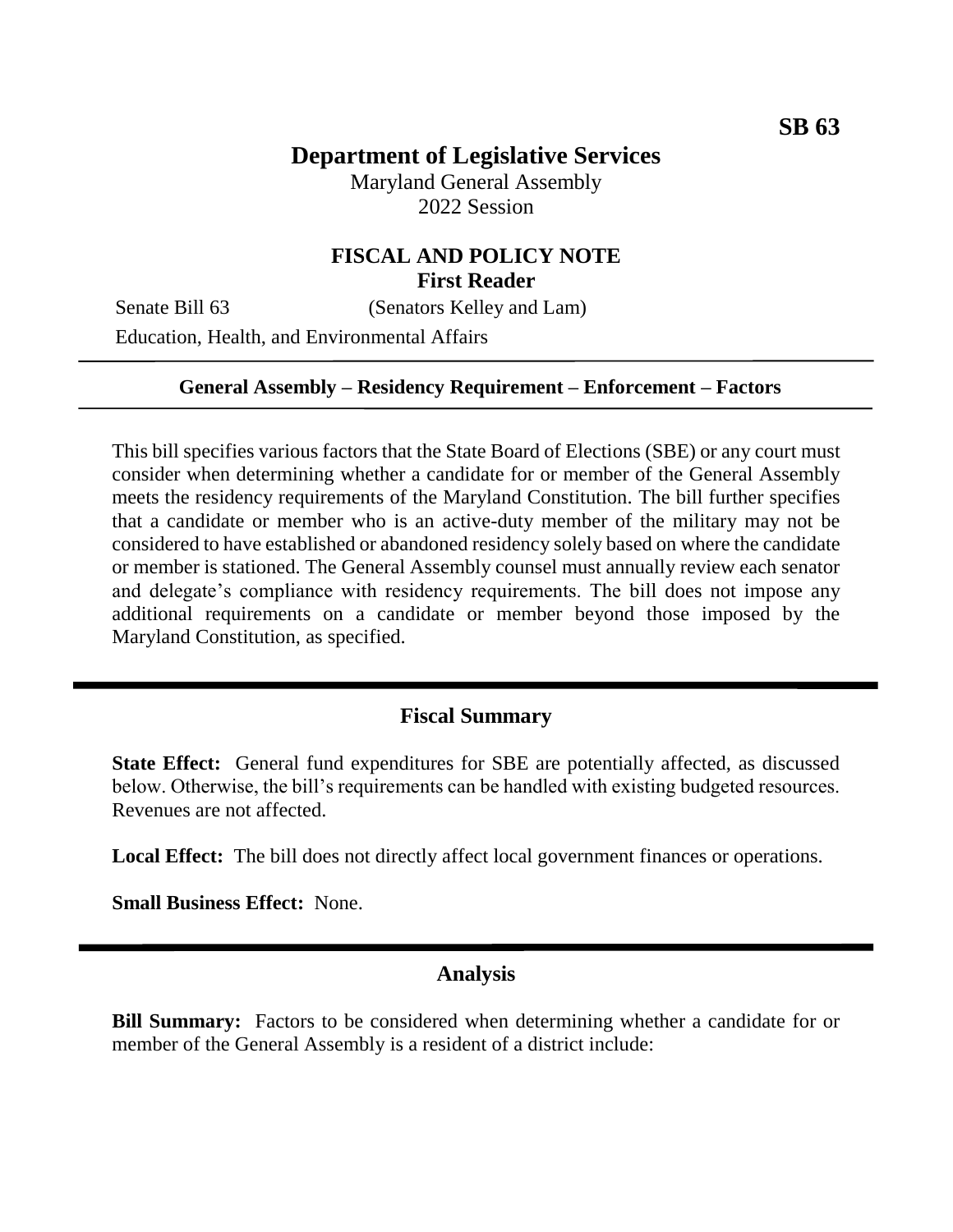- the address listed on the member's driver's license or State-issued identification card;
- the street address where the candidate or member receives mail (unless the address is a post office box), and whether the candidate or member receives mail at the address claimed as the candidate or member's residence;
- whether the building claimed as the candidate or member's residence is zoned for residential use and complies with applicable building codes;
- whether the candidate or member owns, rents, or leases residential property claimed as the candidate or member's residence;
- whether there is proof that the candidate or member has paid for and used utilities at the address claimed as the candidate or member's residence;
- whether the school registration of any minor children of the candidate or member lists the address claimed as the candidate or member's residence;
- whether the candidate or member's spouse or any other immediate family members reside at the address claimed as the candidate or member's residence;
- whether the address claimed as the candidate or member's residence is also listed as the candidate or member's residence in other specified records, including employment records, motor vehicle registrations or titles, and income tax returns; and
- whether the candidate or member is an active-duty member of the military.

**Current Law:** Section 5-202 of the Election Law Article specifies that a candidate for public or party office must be a registered voter at an address that satisfies any residence requirement for the office that is imposed by law and, in the case of a party office, by party rules.

### *Challenging a Candidate's Residency*

As authorized under § 5-305 of the Election Law Article, a registered voter who is a resident of the district or other geographical area in which a candidate is seeking office may file a petition with the appropriate circuit court to challenge the candidate's residency, as specified. The provision applies only to a petition that will affect the right of a candidate to have the candidate's name appear on the ballot in a primary or general election. A petition must be filed within 15 days after the certificate of candidacy filing deadline. Judicial review of a petition that is filed in accordance with these provisions must be expedited to the extent necessary in consideration of the deadlines established by law, and no longer than seven days from the date the petition is filed. An appeal must be taken directly to the Court of Appeals within five days after the date of the decision of the circuit court, and the Court of Appeals must give priority to hear and decide the appeal as expeditiously as the circumstances require.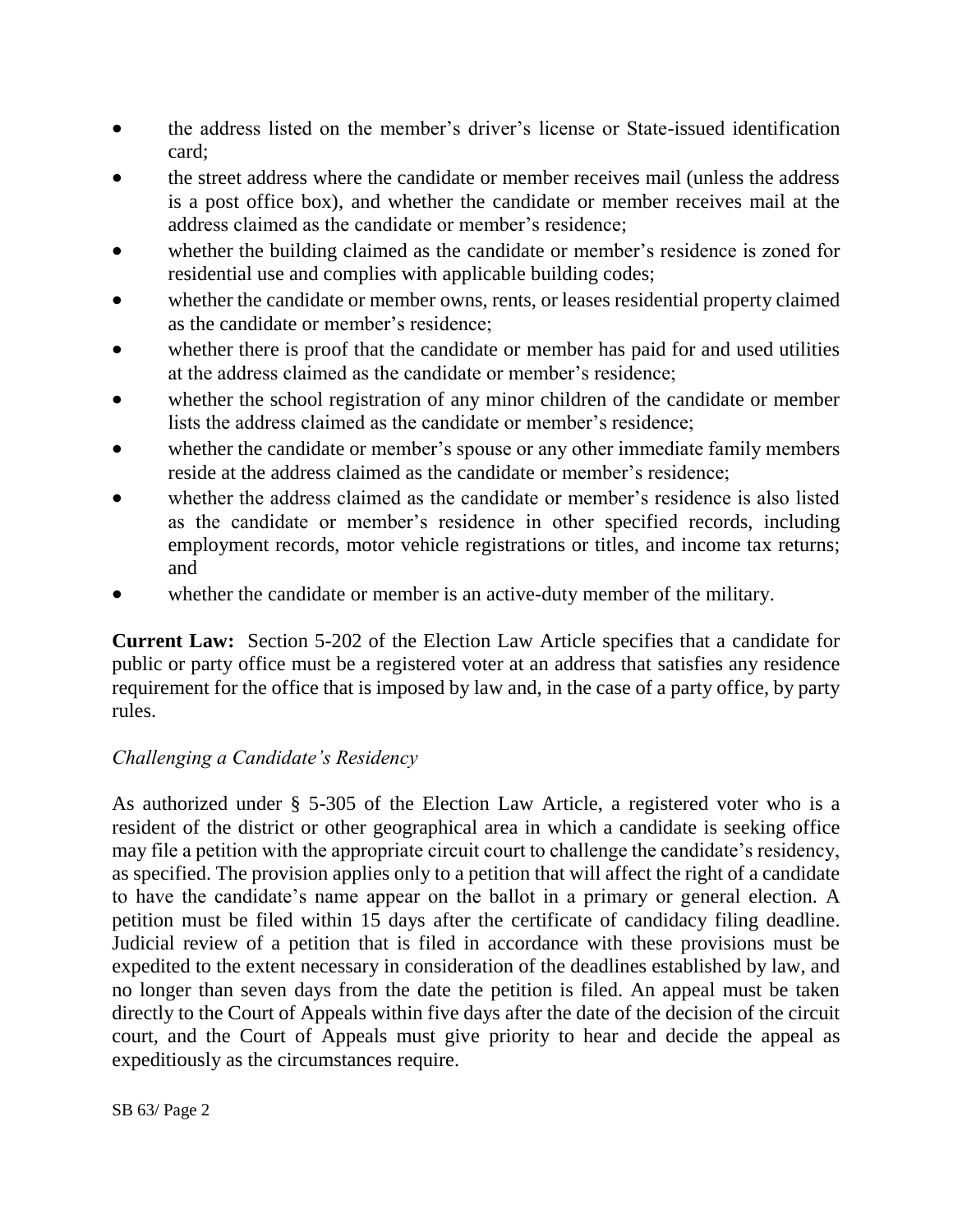### *Residence Requirements for Senators and Delegates*

Pursuant to Article III, Section 9 of the Maryland Constitution (which is subject to amendment at the 2022 general election, as discussed below), a person is eligible to serve as a senator or delegate if the person (1) is at least age 25 or 21, respectively; (2) is a citizen of the State; (3) has resided in the State for at least one year preceding election; and (4) has resided in the district to which he or she has been elected to represent for six months preceding election or, if the district has been established for less than six months prior to the date of election, as long as the district has been established. The Maryland Court of Appeals has held that the term "resided" in Article III, Section 9 means "domiciled." *Blount v. Boston*, 351 Md. 360 (1998); *Roberts v. Lakin*, 340 Md. 147 (1995); *Bainum v. Kalen*  272 Md. 490 (1974).

Chapter 808 of 2021 proposes a constitutional amendment that, if approved by the voters at the November 2022 general election, alters residency requirements for the office of senator or delegate beginning in 2024. Specifically, the proposed constitutional amendment requires, beginning January 1, 2024, a person to have *maintained a primary place of abode* in the district he or she has been chosen to represent for at least six months preceding his or her election or, if applicable, as long as the district has been established.

**State Fiscal Effect:** As noted above, the bill requires the General Assembly counsel to annually review each senator and delegate's compliance with residence requirements. The Office of the Attorney General advises that the requirement can be handled with existing resources, assuming that the requirement is satisfied by a cursory review. However, to the extent the bill requires a more demanding review, it may impact the office's ability to timely handle other legislative requests.

It is unclear to what extent the bill requires SBE to review and evaluate compliance with residence requirements, in accordance with the several factors specified in the bill, when a candidate for the General Assembly files for candidacy. SBE advises that, currently, with respect to residence requirements, it accepts a certificate of candidacy if the candidate is registered to vote in the district in which the candidate seeks election. SBE further advises that it does not have the capacity to extensively review candidates' compliance with residence requirements. However, it is not clear whether the bill requires SBE to conduct such an extensive review of each certificate of candidacy, or whether the bill requires the specified factors to be considered *only when a candidate or member's residence is challenged*.

To the extent that SBE must collect and review significant additional documentation evidencing residence when an individual files for candidacy for the General Assembly, one-time computer programming changes, additional temporary administrative staff support during the affected filing periods, and/or additional legal counsel may be needed.

SB 63/ Page 3